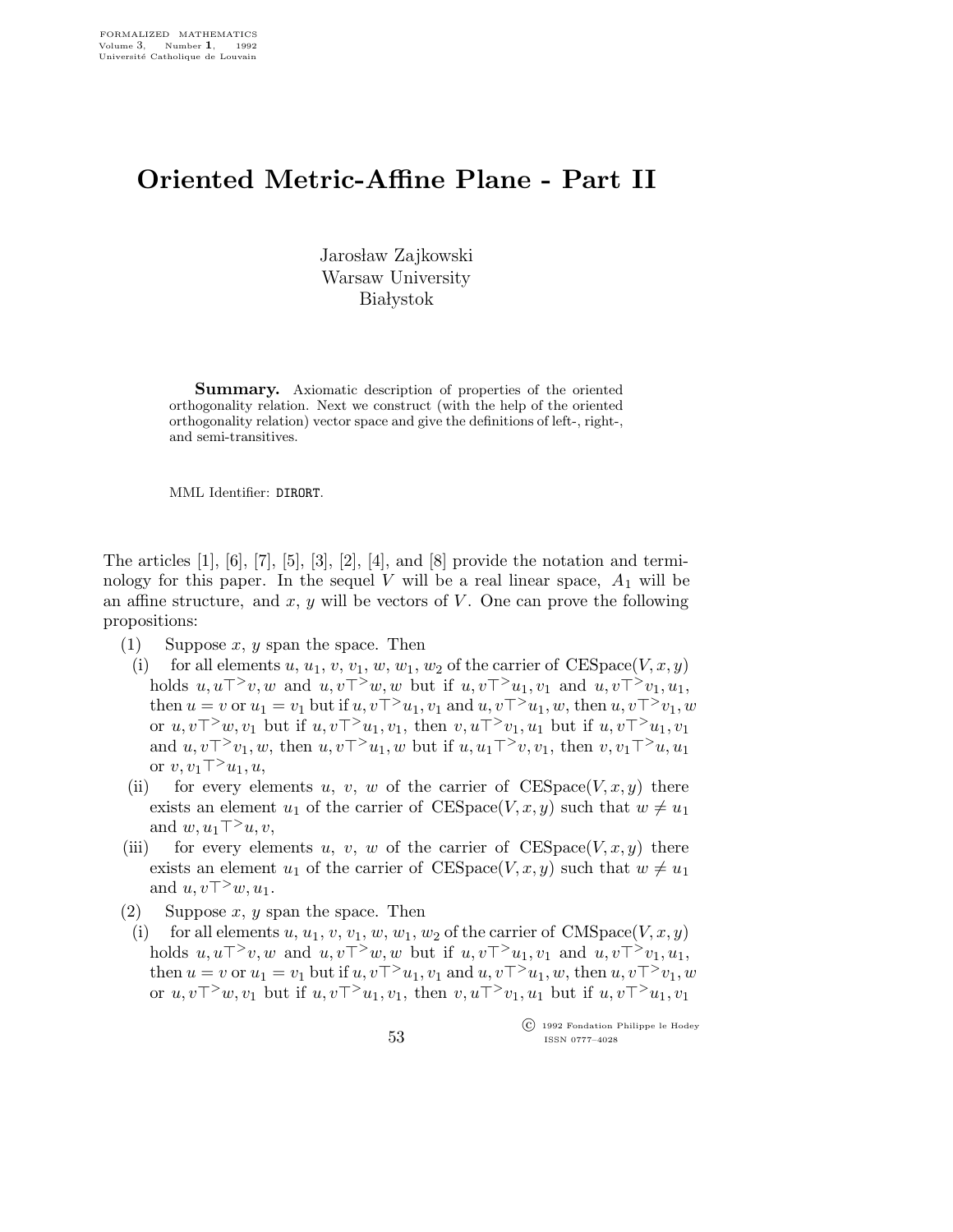and  $u, v\top> v_1, w$ , then  $u, v\top> u_1, w$  but if  $u, u_1\top> v, v_1$ , then  $v, v_1\top> u, u_1$ or v,  $v_1\top$ <sup>></sup>u<sub>1</sub>, u,

- (ii) for every elements u, v, w of the carrier of  $\text{CMSpace}(V,x,y)$  there exists an element  $u_1$  of the carrier of CMSpace(V, x, y) such that  $w \neq u_1$ and  $w, u_1 \top^> u, v$ ,
- (iii) for every elements u, v, w of the carrier of  $CMSpace(V, x, y)$  there exists an element  $u_1$  of the carrier of CMSpace(V, x, y) such that  $w \neq u_1$ and  $u, v\top^>w, u_1$ .

We now define two new constructions. An affine structure is oriented orthogonality if it satisfies the conditions (Def.1).

- (Def.1) (i) For all elements u,  $u_1, v, v_1, w, w_1, w_2$  of the carrier of it holds  $u, u\top$ <sup>></sup>v,w and  $u, v\top$ <sup>></sup>w,w but if  $u, v\top$ <sup>2</sup> $u_1, v_1$  and  $u, v\top$ <sup>2</sup> $v_1, u_1$ , then  $u = v$  or  $u_1 = v_1$  but if  $u, v\tau > u_1, v_1$  and  $u, v\tau > u_1, w$ , then  $u, v\tau > v_1, w$ or  $u, v\tau$ <sup>></sup>w,  $v_1$  but if  $u, v\tau$ <sup>></sup> $u_1, v_1$ , then  $v, u\tau$ <sup>></sup> $v_1, u_1$  but if  $u, v\tau$ <sup>></sup> $u_1, v_1$ and  $u, v\tau > v_1, w$ , then  $u, v\tau > u_1, w$  but if  $u, u_1\tau > v, v_1$ , then  $v, v_1\tau > u, u_1$ or  $v, v_1$ ⊤<sup>></sup> $u_1, u$ ,
	- (ii) for every elements  $u, v, w$  of the carrier of it there exists an element u<sub>1</sub> of the carrier of it such that  $w \neq u_1$  and  $w, u_1$ <sup>™</sup>
	- (iii) for every elements  $u, v, w$  of the carrier of it there exists an element  $u_1$  of the carrier of it such that  $w \neq u_1$  and  $u,v\top^>w, u_1$ .

## An oriented orthogonality space is an oriented orthogonality affine structure.

Next we state three propositions:

- (3) The following conditions are equivalent:
	- (i) for all elements u,  $u_1$ , v,  $v_1$ , w,  $w_1$ ,  $w_2$  of the carrier of  $A_1$  holds u,u⊤>v,w and  $u, v\top$ >w,w but if  $u, v\top$ >u<sub>1</sub>, v<sub>1</sub> and  $u, v\top$ >v<sub>1</sub>, u<sub>1</sub>, then  $u = v$  or  $u_1 = v_1$  but if  $u, v\tau > u_1, v_1$  and  $u, v\tau > u_1, w$ , then  $u, v\tau > v_1, w$ or  $u, v\tau^>u, v_1$  but if  $u, v\tau^>u_1, v_1$ , then  $v, u\tau^>v_1, u_1$  but if  $u, v\tau^>u_1, v_1$ and  $u, v\top$ <sup>></sup>v<sub>1</sub>, w, then  $u, v\top$ <sup>></sup>u<sub>1</sub>, w but if  $u, u_1\top$ <sup>></sup>v, v<sub>1</sub>, then v, v<sub>1</sub> $\top$ <sup>></sup>u, u<sub>1</sub> or  $v, v_1$ <sup> $\top$ </sup>u<sub>1</sub>, u and for every elements u, v, w of the carrier of  $A_1$  there exists an element  $u_1$  of the carrier of  $A_1$  such that  $w \neq u_1$  and  $w, u_1 \top^> u, v$ and for every elements  $u, v, w$  of the carrier of  $A_1$  there exists an element  $u_1$  of the carrier of  $A_1$  such that  $w \neq u_1$  and  $u, v\top^> w, u_1$ ,
- (ii)  $A_1$  is an oriented orthogonality space.
- (4) If x, y span the space, then CMSpace( $V, x, y$ ) is an oriented orthogonality space.
- $(5)$  If x, y span the space, then CESpace(V, x, y) is an oriented orthogonality space.

We follow a convention:  $A_1$  will denote an oriented orthogonality space and  $u, u_1, u_2, v, v_1, v_2, w, w_1$  will denote elements of the carrier of  $A_1$ . We now state three propositions:

- (6) For every elements u, v, w of the carrier of  $A_1$  there exists an element  $u_1$  of the carrier of  $A_1$  such that  $u_1, w\top\geq u$ , v and  $u_1 \neq w$ .
- (7) For all elements u, v, w of the carrier of  $A_1$  holds  $u, v^{->}w, w$ .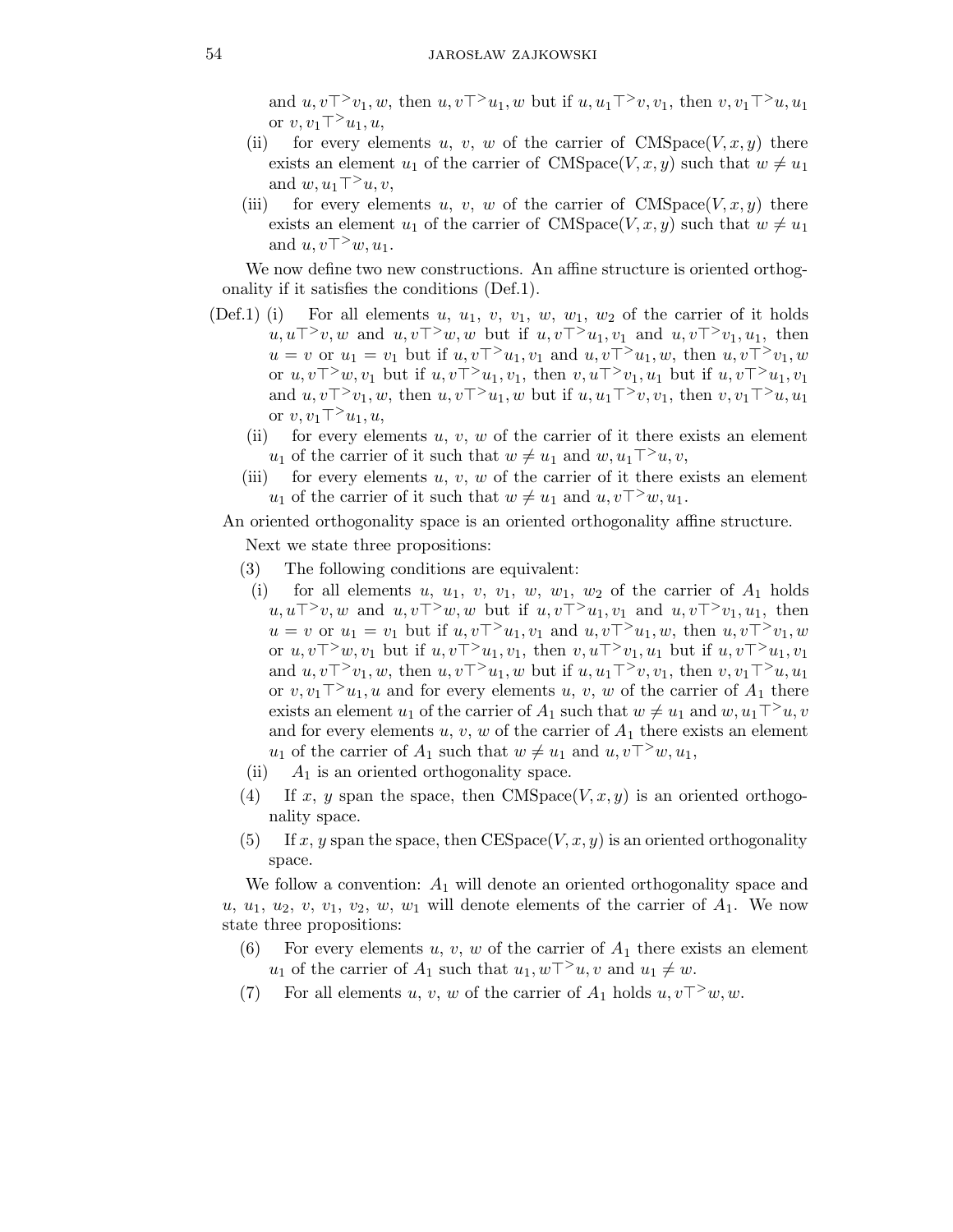(8) For every elements u, v, w of the carrier of  $A_1$  there exists an element u<sub>1</sub> of the carrier of  $A_1$  such that  $u \neq u_1$  but  $v, w\tau^>u, u_1$  or  $v, w\tau^>u_1, u$ .

We now define several new constructions. Let  $A_1$  be an oriented orthogonality space, and let a, b, c, d be elements of the carrier of  $A_1$ . The predicate  $a, b \perp c, d$ is defined by:

 $(\text{Def.2})$   $a, b\top \geq c, d \text{ or } a, b\top \geq d, c.$ 

Let a, b, c, d be elements of the carrier of  $A_1$ . The predicate a, b  $\parallel c, d$  is defined as follows:

(Def.3) there exist elements e, f of the carrier of  $A_1$  such that  $e \neq f$  and  $e, f \top \geq a, b$  and  $e, f \top \geq c, d$ .

An oriented orthogonality space is semi transitive if:

(Def.4) for all elements u,  $u_1, u_2, v, v_1, v_2, w, w_1$  of the carrier of it such that  $u, u_1 \top^> v, v_1$  and  $w, w_1 \top^> v, v_1$  and  $w, w_1 \top^> u_2, v_2$  holds  $w = w_1$  or  $v = v_1$ or  $u, u_1$ ⊤<sup>></sup> $u_2, v_2$ .

An oriented orthogonality space is right transitive if:

(Def.5) for all elements  $u, u_1, u_2, v, v_1, v_2, w, w_1$  of the carrier of it such that  $u, u_1$ ⊤ >v, v<sub>1</sub> and v, v<sub>1</sub> ⊤ >w, w<sub>1</sub> and  $u_2, v_2$  ⊤ >w, w<sub>1</sub> holds  $w = w_1$  or  $v = v_1$ or  $u, u_1$ ⊤<sup>></sup> $u_2, v_2$ .

An oriented orthogonality space is left transitive if:

(Def.6) for all elements u,  $u_1, u_2, v, v_1, v_2, w, w_1$  of the carrier of it such that  $u, u_1$ ⊤>v,  $v_1$  and  $v, v_1$ ⊤>w,  $w_1$  and  $u, u_1$ ⊤> $u_2, v_2$  holds  $u = u_1$  or  $v = v_1$ or  $u_2, v_2$ ⊤ $>$ w, w<sub>1</sub>.

An oriented orthogonality space is Euclidean like if:

(Def.7) for all elements u, u<sub>1</sub>, v, v<sub>1</sub> of the carrier of it such that  $u, u_1\tau^> v, v_1$ holds  $v, v_1$ ⊤ $>u_1, u$ .

An oriented orthogonality space is Minkowskian like if:

(Def.8) for all elements u, u<sub>1</sub>, v, v<sub>1</sub> of the carrier of it such that  $u, u_1\tau^> v, v_1$ holds  $v, v_1$ ⊤>u,u<sub>1</sub>.

One can prove the following propositions:

- (9)  $u, u_1 \parallel w, w \text{ and } w, w \parallel u, u_1.$
- (10) If  $u, u_1 \parallel v, v_1$ , then  $v, v_1 \parallel u, u_1$ .
- (11) If  $u, u_1 \parallel v, v_1$ , then  $u_1, u \parallel v_1, v$ .
- (12)  $A_1$  is left transitive if and only if for all v,  $v_1$ ,  $w$ ,  $w_1$ ,  $u_2$ ,  $v_2$  such that  $v, v_1 \nparallel u_2, v_2$  and  $v, v_1$ ⊤>w,  $w_1$  and  $v \neq v_1$  holds  $u_2, v_2$ ⊤>w,  $w_1$ .
- (13)  $A_1$  is semi transitive if and only if for all  $u, u_1, u_2, v, v_1, v_2$  such that  $u, u_1$ ⊤ >  $v, v_1$  and  $v, v_1$  ||  $u_2, v_2$  and  $v \neq v_1$  holds  $u, u_1$  ⊤ >  $u_2, v_2$ .
- (14) If  $A_1$  is semi transitive, then for all  $u, u_1, v, v_1, w, w_1$  such that  $u, u_1 \parallel$  $v, v_1$  and  $v, v_1 \parallel w, w_1$  and  $v \neq v_1$  holds  $u, u_1 \parallel w, w_1$ .
- (15) If x, y span the space and  $A_1 = \text{CESpace}(V, x, y)$ , then  $A_1$  is Euclidean like, left transitive, right transitive and semi transitive.